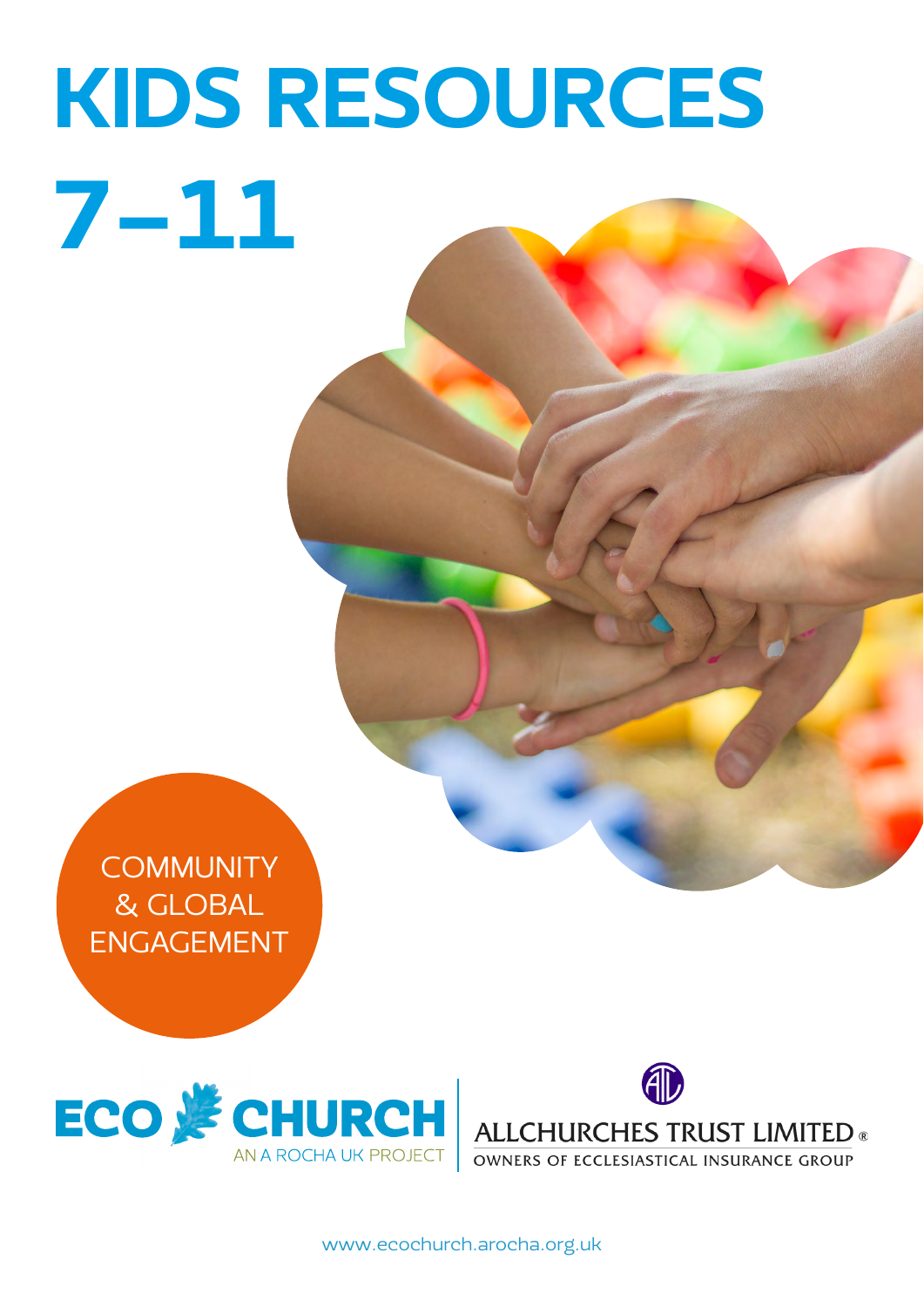

#### Chinese Whispers

#### Instructions:

- Sit in a circle.
- One person whispers an eco-message to their neighbour e.g. "remember to recycle your paper waste"; "walk, cycle or scoot to church"; "care for all God's animals" etc…
- All children pass the message around and then reveal what they think was said when it arrives back at the start.
- Repeat with another child starting a different eco-message.



#### Rubbish removal

#### Materials:

• 2 balls of scrunched up paper for each child

- The children stand in a circle, about 3m diameter.
- Each child is given 2 scrunched up paper balls.
- One child is chosen to be "the cleaner" and stands in the middle of the circle.
- The scrunched up paper balls are thrown into the circle and the cleaner has to throw the balls out of the circle to keep the area clean.
- The ball throwers have to collect the balls and throw them back into the circle.
- If the cleaner creates a completely clean circle within the 2 minute time limit, they have won.
- Adaptations: different size circle; different amount to paper balls; different numbers of cleaners (to encourage teamwork); different time limit.



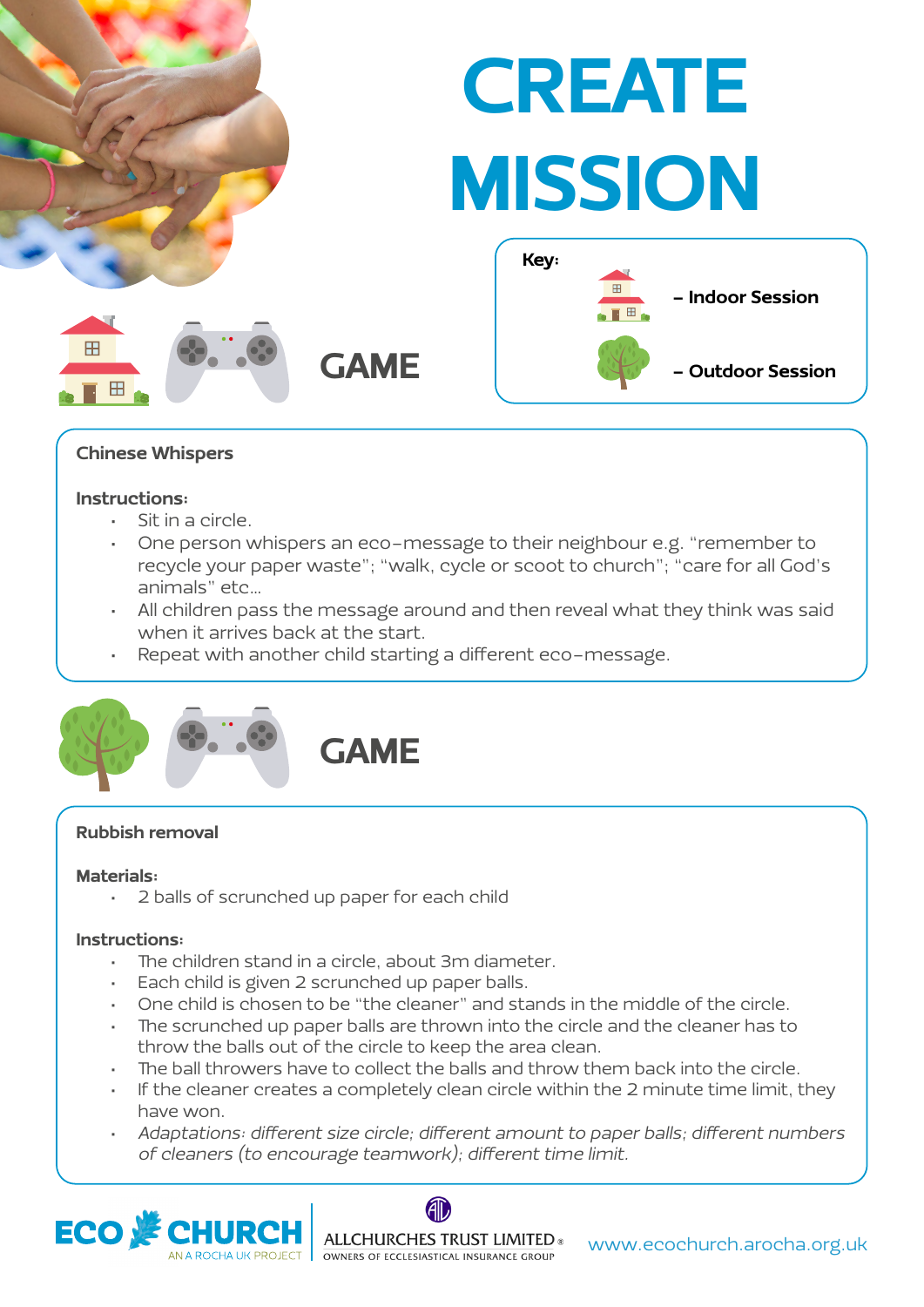

#### Introduction

Today we are going to be learning about how sharing and working together is God's plan for us. We will learn how this keeps our world healthy and helps people to live well too. We will see what happens when we are greedy and look at how we can live life so that we share with people all around the world.

#### Bible readings and discussion – Jesus' Final Instructions (Matthew 28: 16-20 & Mark 16: 14-20 & Acts 1-2)

Jesus had come back to life and he met up his followers many times. The last time his eleven closest friends talked with him was at a picnic on a mountain side: they were completely wowed and amazed by him and told him that he was wonderful and that they loved him. However, a couple of them still found it hard to believe that Jesus had come back from the dead, so Jesus sat with them and said, "I have all the power in heaven and earth – God has given this to me. You need to believe this."

#### • Do you find this easy to believe?

Jesus was filled with love for his friends and he trusted completely so he then gave them an instruction: "I want you to go into Jerusalem, to all of Judea, to all nations, and the whole of creation. I want you to tell everyone the good news about my love for them. I want you to help people come to know me and tell them everything that I have told you. I want you to pray for healing and to pray for my kingdom to come to wherever you are. This might seem hard to understand, but remember that I am always with you"

- What do you think it means to tell the good news to people and all nations? (sharing the news that God loves all people and that Jesus died and rose again to repair the relationship between God, people and all creation)
- What do you think it means to tell the good news to all creation? (demonstrating the news that God loves all creation and that Jesus died and rose again to repair the relationship between God, people and all creation)
- Why might people and all nations need healing? (wars; poverty; damaging powers; people being treated badly)
- Why might creation need healing? (land, sea and air being damaged; wildlife being damaged and killed; pollution; climate change)
- What would it look like for God's kingdom to come to people and all nations? (peace; everyone sharing as needed; people treating each other with love and respect)
- What would it look like for God's kingdom to come to all creation? (all creation flourishing and being the best it can be; people showing respect for all wildlife and the whole environment)

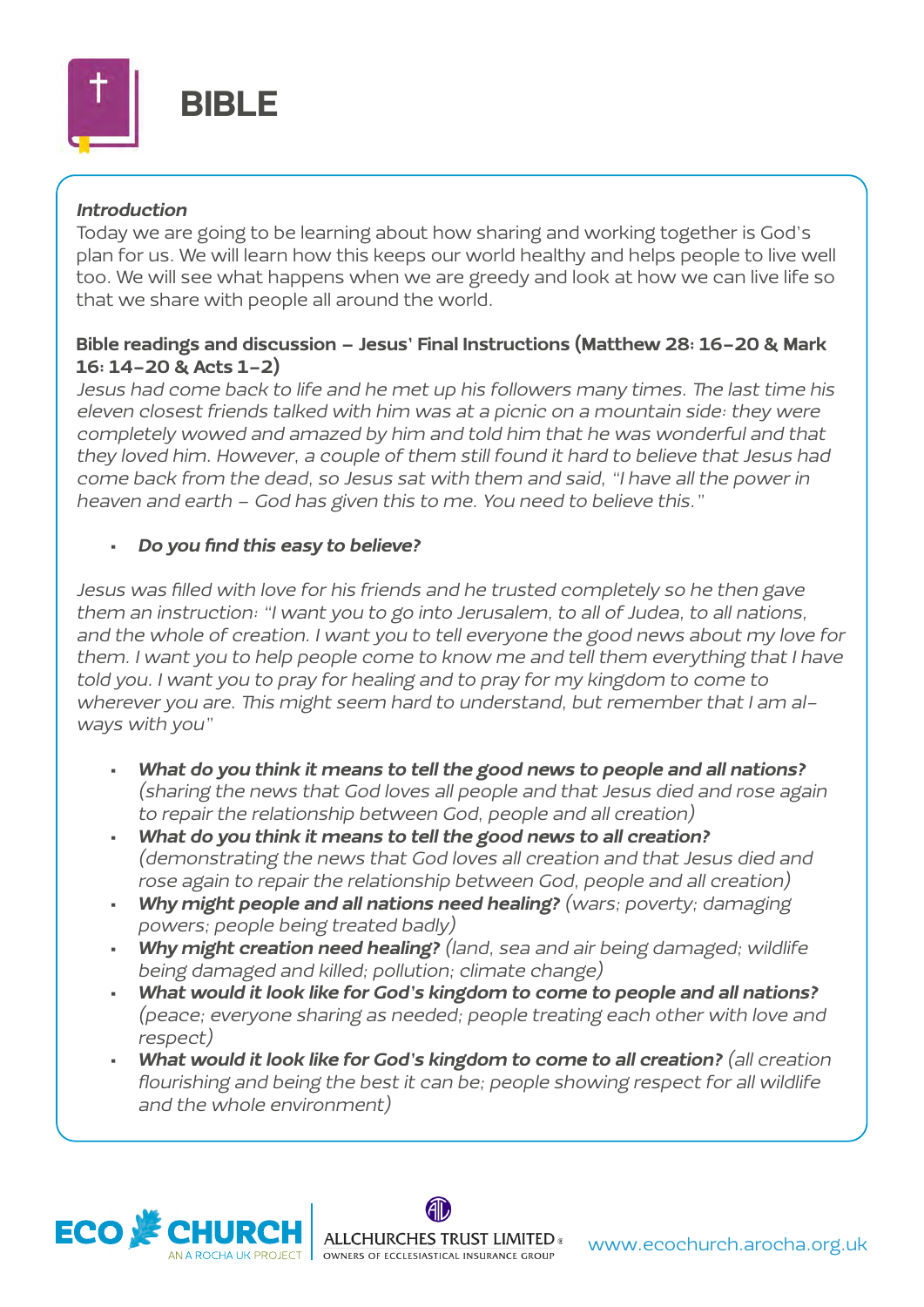

### BIBLE CONTINUED

After Jesus said this, he returned to heaven and his friends were even more amazed with all they had seen and heard. They went back to Jerusalem talking about all they had heard and all of them felt full of joy. Shortly afterwards, they were given the gift of the Holy Spirit to help them tell the whole world about God's goodness and love.

- Jesus spoke to his friends whilst they were altogether why do you think he does that? (They were meant to do this together and not alone)
- What does that mean for how we care for the world as our group / church? (We all need to work together: adults and children, leaders and members)
- What other groups could we work with? (Think about groups who are local or who use the church facilities e.g. Scouts, mums and tots, local school, knitting groups etc…)





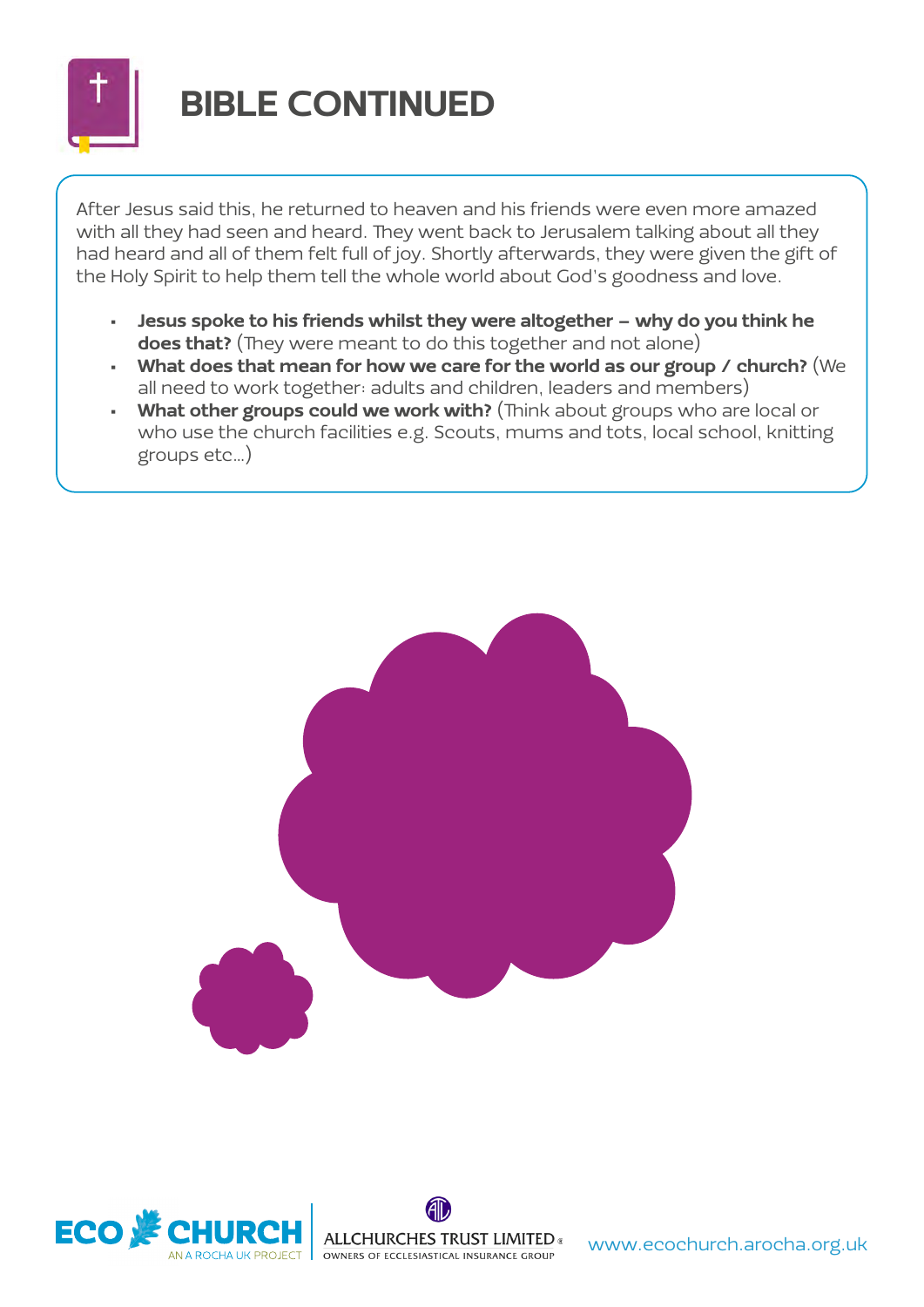

#### Zones of Influence

Jesus told his friends to go to Jerusalem, all Judea and the whole world: for them this was their local area, their nation and the whole world. We are going to think about what that looks like for us as we care for God's creation.

#### Materials:

- A2 paper with 3 concentric circles drawn on it and labelled Local (in the centre) Nation (in the middle) World (around the edge)
- Printed statement cards

- Identify what the words "Local, Nation and World" mean for your group.
- Place a statement in front of the group and ask them to discuss in pairs or small groups if it will affect their local area, their nation or the whole world.
- Feedback and place the statement in the relevant zone (some of the statements might affect more than 1 zone so place over the zone boundaries)
	- pick up litter (local)
	- walk, cycle scoot (local, nation & world)
	- put on a jumper instead of turning up heating (world)
	- eat food grown locally (local, nation & world)
	- recycle waste (local, nation & world)
	- don't fly more than once a year (local, nation & world)
	- have 4 minute showers (world)
	- petition for change (local & nation depending on who you contact)
	- grow your own food (local, nation & world)
	- eat less meat (world)
	- plant more trees (local, nation & world)
	- talk about climate change to everyone (local, nation & world)
- What do you notice about a lot of the actions? (a lot of the actions can spread to affect the whole world)
- How are these actions part of the mission Jesus left for us? (they are all bringing good news to all of creation; they also show people everywhere that God cares for creation and all people)

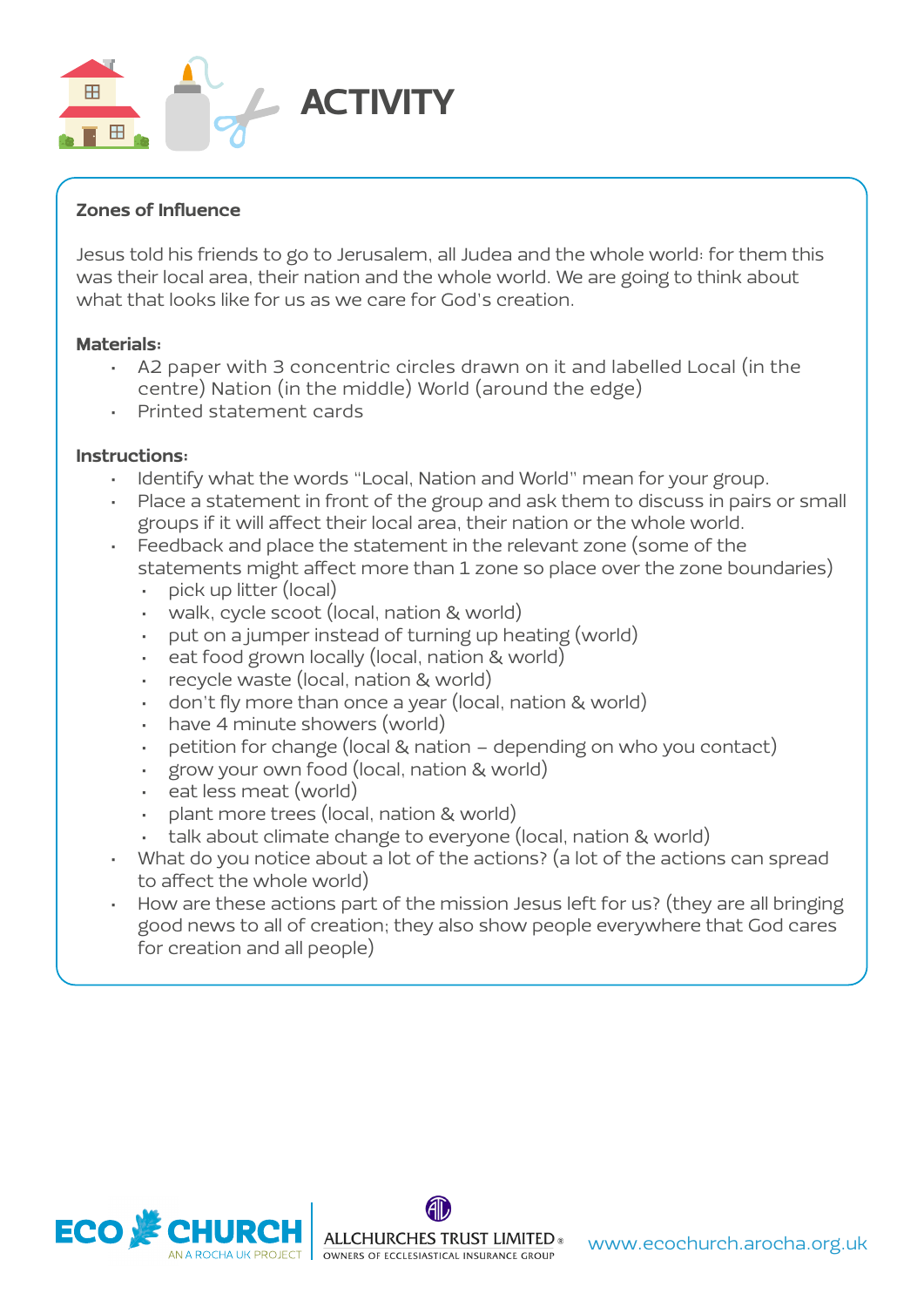

### ACTIVITY CONTINUED

#### Climate petition

#### Materials:

- Paper and pens
- An issue pre-thought about to petition for e.g.
	- local changes to transport/ wildlife area/ litter problems write to your councillor;
	- national changes to renewable energy/ more rewilding/ better public transport – write to your MP;
	- more action on Climate change write to the Prime Minister/ Minister for the environment;
	- reduce plastic write to a company/ supermarket.

- Talk about the issue you are going to write about.
- Give the children a starting sentence to give them a way into the letter.
- Ask the children to write with passion, including pictures if they want, about the problem they see and the changes they want to happen.
- Put all the letters into an envelope with a leader's cover letter and a leader's address, and post them to the relevant leader – be ready to read the reply to the group.
- The Eco Church resource for adults has some tips on how to engage with an elected representative which may be helpful to read: [https://3ak-](https://3ak4be4522es3y5i4l2cwfkx-wpengine.netdna-ssl.com/wp-content/uploads/2021/10/C1-Engaging-with-your-elected-representative.pdf)[4be4522es3y5i4l2cwfkx-wpengine.netdna-ssl.com/wp-content/up](https://3ak4be4522es3y5i4l2cwfkx-wpengine.netdna-ssl.com/wp-content/uploads/2021/10/C1-Engaging-with-your-elected-representative.pdf)[loads/2021/10/C1-Engaging-with-your-elected-representative.pdf](https://3ak4be4522es3y5i4l2cwfkx-wpengine.netdna-ssl.com/wp-content/uploads/2021/10/C1-Engaging-with-your-elected-representative.pdf)

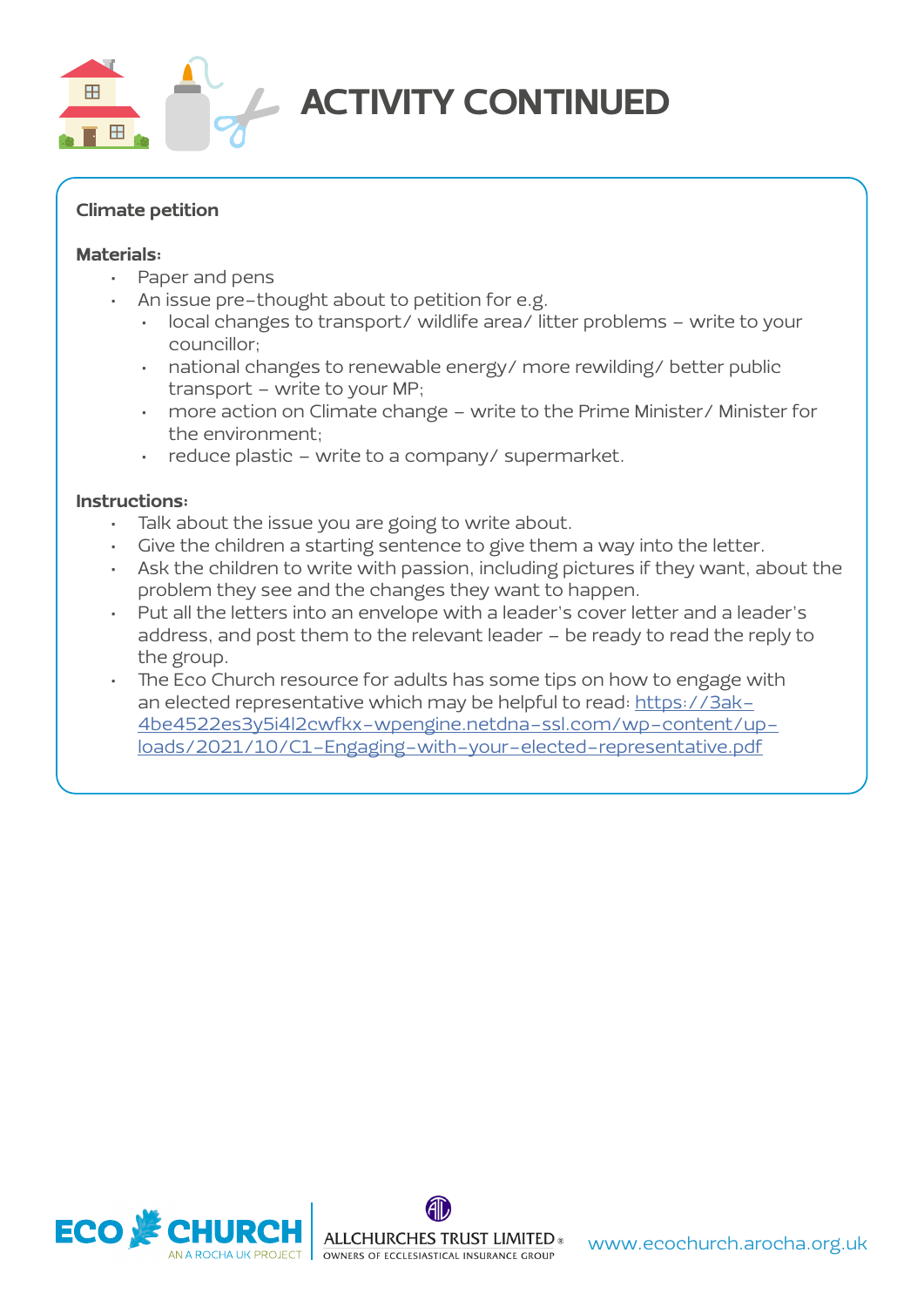

Paul tells us that the most important action we can do is to pray: "The first thing I want you to do is pray. Pray every way you know how, for everyone you know. Pray especially for rulers and their governments to rule well so we can go quietly about our business of living simply, remembering God in all we do. This is the way our Saviour God wants us to live." (1 Timothy 2: 1-3 adapted from The Message version). We are going to pray for our local, national and worldwide leaders and ask for God to make them strong to care for His world.

#### Materials:

• Named photos of leaders: local (group, church, council, school head teachers), national (MP, Prime Minister, Archbishop/national church leader) and world (G7 leaders, COP leaders, large companies)

#### Instructions:

- Hand out the photos of the leaders to the children.
- Each child prays for the leader: Creator God, please help [insert name] to care for your world and be strong to make the changes they need to.
- Swap the photo with another child and repeat the prayer.
- Repeat this a few times so that the children have the opportunity to pray for a number of leaders.



#### Sung Worship

"God of Science" by Rend Collective: [https://www.youtube.com/watch?v=0jalnpoW-](https://www.youtube.com/watch?v=0jalnpoW7pQ)[7pQ](https://www.youtube.com/watch?v=0jalnpoW7pQ)

"We will go" by Watoto Childrens Choir: [https://www.youtube.com/watch?v=tCEGD](https://www.youtube.com/watch?v=tCEGDkdXOcM)[kdXOcM](https://www.youtube.com/watch?v=tCEGDkdXOcM)



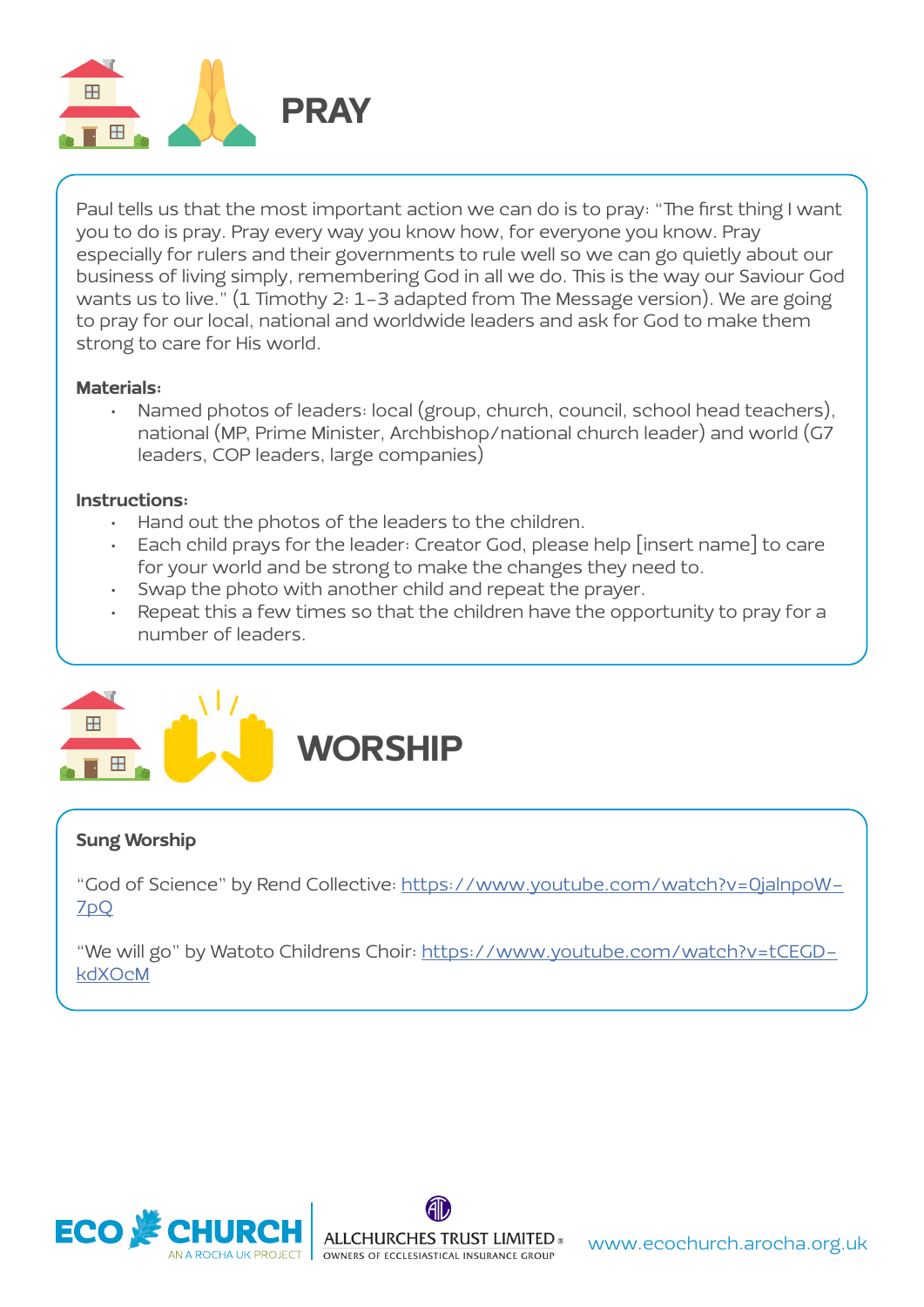

Zones of Influence Statements:

Pick up litter.

# Walk, cycle or scoot.

Put on a jumper instead of turning up heating.

Eat food grown locally.

Recycle waste.

Don't fly more than once a year.

Have 3 minute showers.



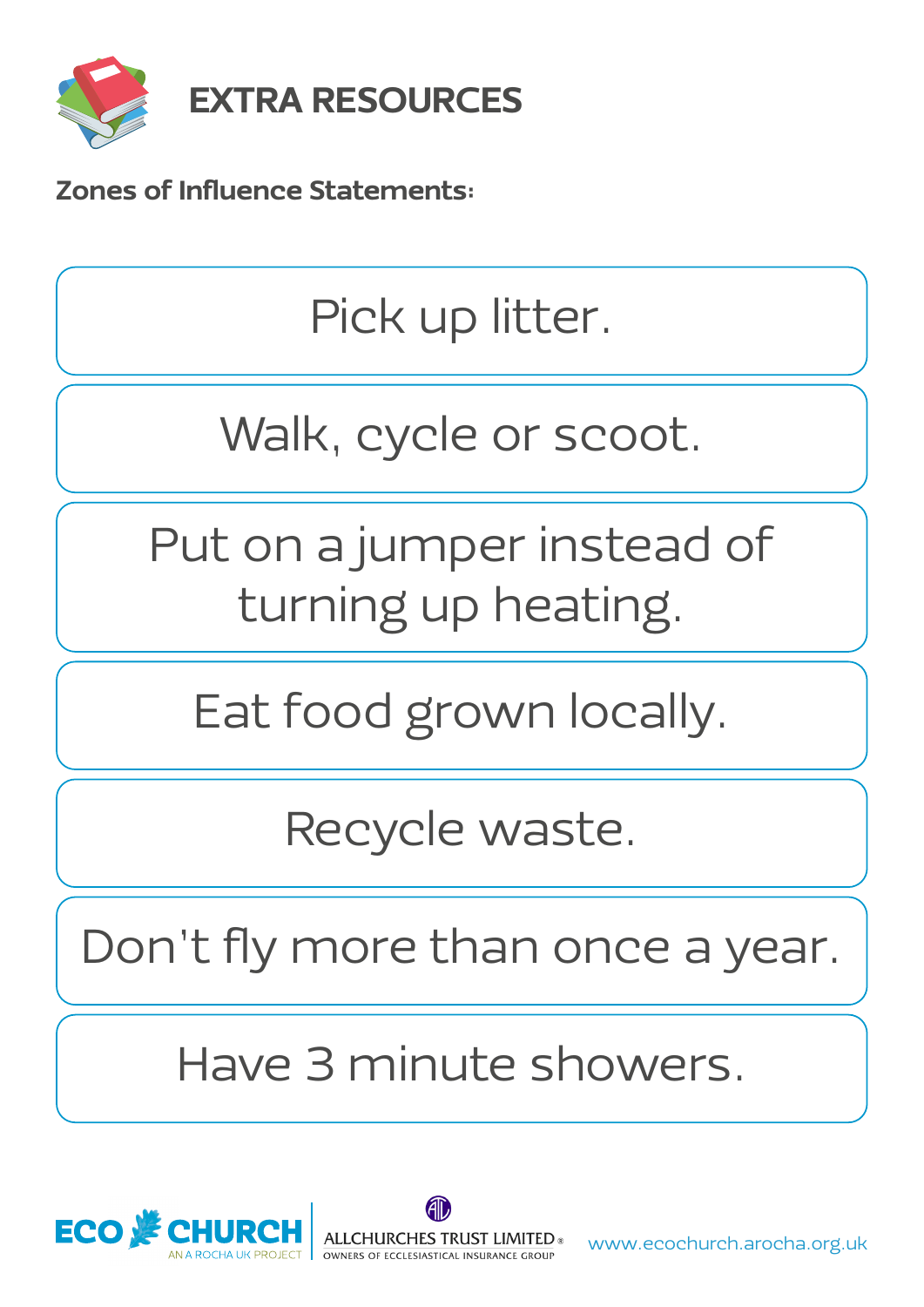

### Rainbow Colour Chart

### Petition for change.

# Grow your own food.

# Talk about climate change to everyone.

## Eat less meat

### Plant more trees.

Don't fly more than once a year.

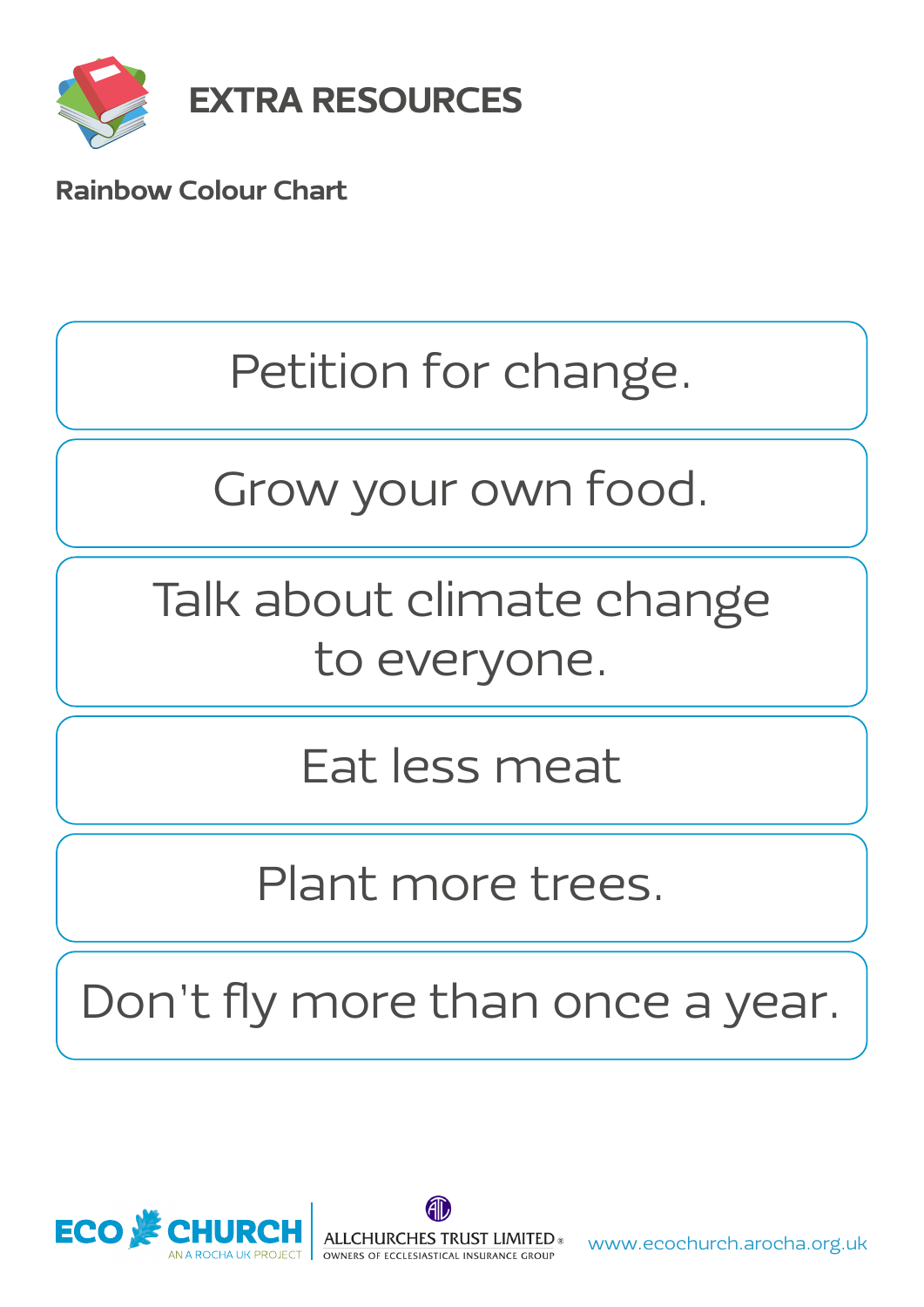

#### Litter problems

One way we can care for the land in our local area is to pick up litter.

- What is litter? (rubbish in the wrong place)
- Where do we see it in our local area? (think about church land plus your local community)
- What are the problems with litter for People? Animals? The land? (People: looks disgusting; increased crime as area looks uncared for; dangers of disease from vermin and bacteria. Animals: caught in the litter; eating food packaging; eating unhealthy food; taking plastic for nesting materials. Land: pollution in land and water; plastic breaking down into micro-plastics and damaging soil; smells)
- Why might it happen? (people are lazy/ don't care/ don't think; bins are too full or there are no bins; thrown out of cars)
- How would doing a litter pick show something of God to the people in our local area? (showing care for people, animals and the land; celebrating the local area and allowing it to be best that it can be)
- Ask the children to run around the area and do a quick bin check: Are there enough bins? Are they full/empty?





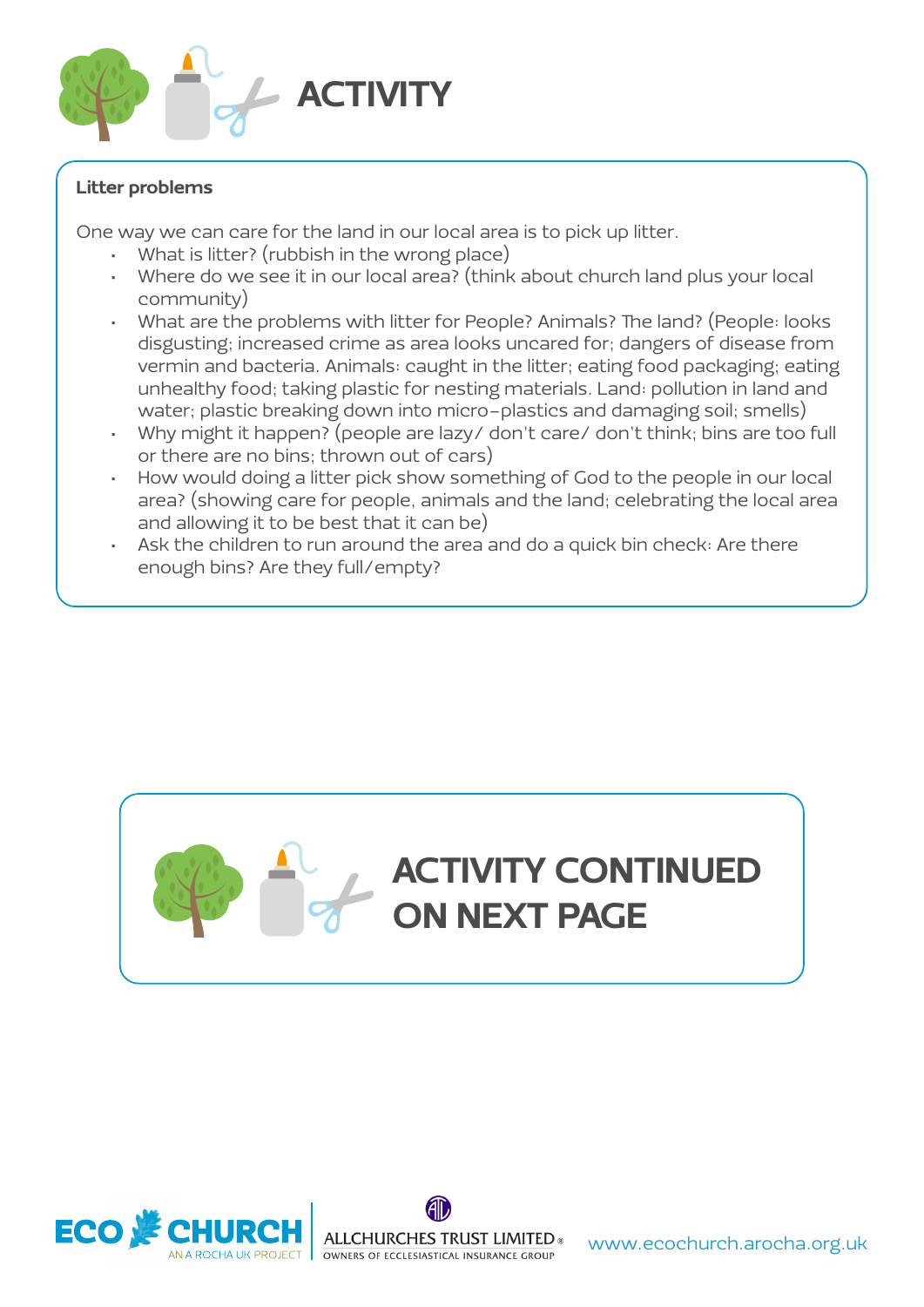#### Litter pick

Before the litter pick, ensure that a leader has walked around the area and checked that there are no major health and safety issues (needles, broken glass, burnt chemicals etc…)

#### Materials:

- Risk Assessment (see extra resources)
- Litter Pickers aim for 1 per 3 children (for suggestions, see extra resources)
- Plastic bags 1 per 3. (You could have 2 bags: 1 for landfill and 1 for recycling if you are feeling organised!)
- Hi-viz jackets at least 1 per 3
- First Aid Kit
- Optional: plastic gloves to protect hands

- Ensure all leaders have read the risk assessment.
- Give a clear Health and Safety talk:
	- Do not pick up anything with your bare hands.
	- Use the litter picker to pick up litter.
	- Keep the litter pickers below waist level they are not guns or to be waved around.
	- Move the leaves with your litter picker not your hands.
	- Do not pick up anything sharp at all.
	- Do not touch anything produced by an animal.
	- Ask your adult if you are not sure.
	- Don't rub your mouth or eyes whilst wearing gloves.
	- All litter collected must be put into your plastic bag not your pocket or hand.
	- Stay with your group at all times.
	- Watch out for collecting litter under bushes branches and brambles can go into your eyes or scratch your body.
	- Do not collect litter from the road.
	- One person in every group wears a Hi-Viz jacket.
	- Tell them which leader has the First Aid kit if needed.
- Organise the children into groups of 3 or 6 with an adult for each group.
- Ensure they have the correct equipment: litter pickers, plastic bags, hi-viz jacket (optional plastic gloves)
- Allocate an area for each group to work within and send them off with a time limit.
- Gather all the plastic bags together at the end to be binned / recycled.
	- What sort of rubbish did you collect?
	- What surprised you?
	- Did you think of any solutions to our litter problem as you did the litter pick? (record any suggestions to be dealt with by the church/ local community/ council.